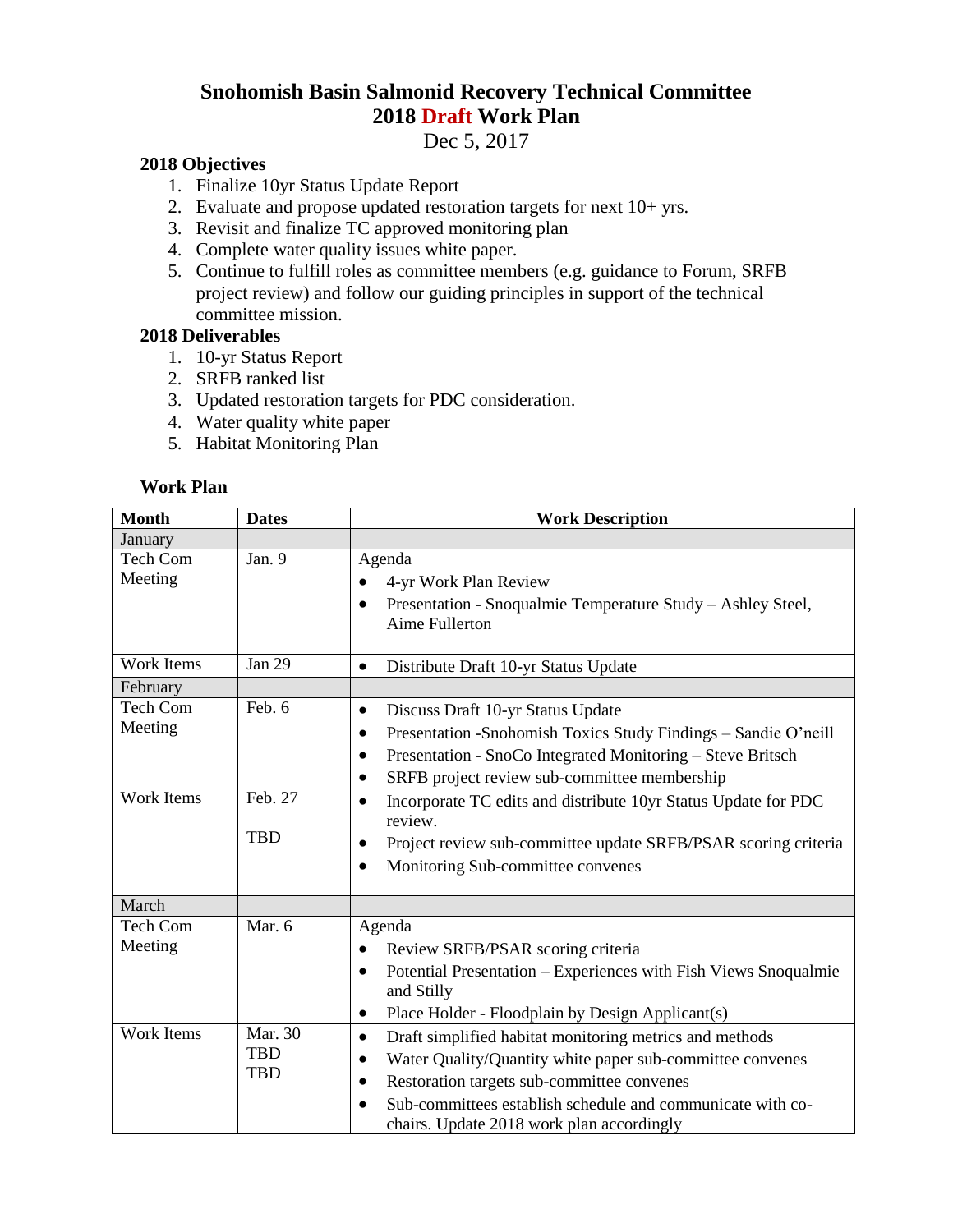| April             |            |                                                                   |
|-------------------|------------|-------------------------------------------------------------------|
| Tech Com          | Apr. 3     | Agenda                                                            |
| Meeting           |            | Presentation - SnoCo Fish Passage Priorities - Rob Schurman       |
|                   |            | Draft monitoring plan review                                      |
|                   |            |                                                                   |
|                   |            | Place Holder - Floodplain by Design Applicant(s)<br>٠             |
| Work Items        | Apr. 24    | Incorporate TC comments into draft monitoring plan and distribute |
|                   |            | final document                                                    |
|                   |            | Collate FbD comments via email as necessary                       |
|                   |            |                                                                   |
| May               |            |                                                                   |
| Tech Com          | May 1      | Agenda                                                            |
| Meeting           |            |                                                                   |
|                   |            | TC approve monitoring plan                                        |
|                   |            | Presentation - Fish In/Out - Tulalip                              |
|                   |            | Potential Presentation - Tolt River Update<br>$\bullet$           |
|                   |            | WQ/Q White Paper check in                                         |
|                   |            |                                                                   |
| Work Items        | May 3      | Present monitoring plan to Forum for approval<br>٠                |
|                   | <b>TBD</b> | Project Review sub-committee - SRFB/PSAR project site tour        |
|                   |            |                                                                   |
| June              |            |                                                                   |
| <b>Tech Com</b>   | Jun. 5     | Agenda                                                            |
| Meeting           |            | Potential Presentation - Pilchuck TMDL                            |
|                   |            |                                                                   |
| Work Items        | <b>TBD</b> | Restoration Target check in                                       |
|                   |            | Project Review sub-committee Score and rank SRFB/PSAR<br>٠        |
|                   |            | applications                                                      |
|                   |            |                                                                   |
| July              |            |                                                                   |
| No Tech Com       |            |                                                                   |
| Meeting           |            |                                                                   |
| <b>Work Items</b> | <b>TBD</b> |                                                                   |
|                   |            | TC Approve SRFB project list through email                        |
|                   |            | Sub-committee work on WQ/Q and Restoration Target products        |
|                   |            |                                                                   |
|                   |            |                                                                   |
| August            |            |                                                                   |
| No Tech Com       |            | Sub-committee work on WQ/Q and Restoration Target products<br>٠   |
| Meeting           |            |                                                                   |
| September         |            |                                                                   |
| Tech Com          | Sep. 6     | Agenda                                                            |
| Meeting           |            | Presentation - Smith Island Restoration Report                    |
|                   |            | Progress Report on WQ/Q and Target work products                  |
|                   |            |                                                                   |
| Work Items        |            |                                                                   |
| October           |            |                                                                   |
| Tech Com          | Oct. 2     | Agenda                                                            |
| Meeting           |            | Presentation -TBD<br>$\bullet$                                    |
|                   |            | Reserve for WQ/Q or Restoration Target products review as         |
|                   |            | needed                                                            |
| Work Items        |            |                                                                   |
|                   |            |                                                                   |